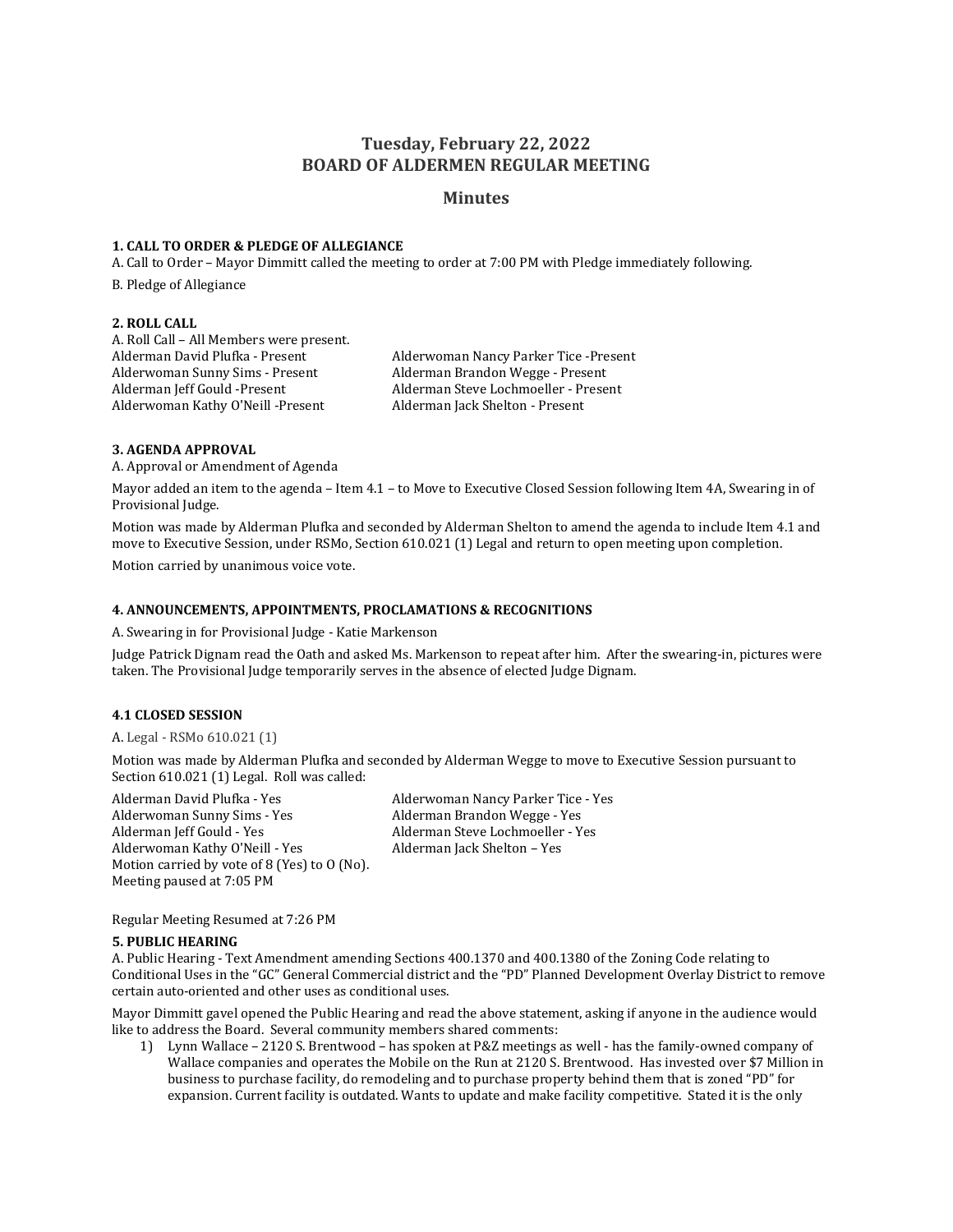convenience store on Brentwood Blvd. north of Manchester and is willing to work with the City. Feels this text amendment is picking winners and losers and is discriminatory and vindictive.

- 2) Lynn Good 8783 Brentwood Place Lives by Mobile. Mobile wants to rebuild on other side of street from their current property, which would technically mean two auto-related businesses in same area. When remodel occurred last time, changes were not positive: larger trucks, noisy, fumes, busy traffic and does not feel expanding the business is compatible to neighborhood area safety and ideals of the city's comprehensive plan.
- 3) Elizabeth Barbieri 8784 Bridgeport First house that looks at gas station lot across from her, with huge trucks that come in and out. To expand on that lot and the extra properties impacts the entire street and homes behind there and does not represent the upgraded look and feel of Brentwood Blvd.
- 4) Mark Jordan with Wallace Companies 2120 S. Brentwood Blvd.– when property was purchased it was a service station that has been converted to convenience store that offers food and merchandise-it is not just committed to gas. The proposed text amendment would permit the store without use of gas, yet electric chargers EV stations are auto related use, and are permitted. Why does city exclude gas over electric for auto use service?
- 5) Kate Walker 8771 Brentwood Place Supports the change in the text amendment. Concerned with traffic issues if station is bigger and feels it would be safer for families without expansion as there is only one entrance and exit to this street. No other way in an out to avoid congestion.
- 6) Marcus Fosten 8777 Brentwood Place Voiced support for text amendment. Not picking winners and losers but feels we should embrace the community plan. Appreciates the business, but feels zoning is better for area.
- 7) Adam Moss 8762 Brentwood Place We have small community of neighbors and feels expansion of station has not been done in a neighborly fashion. Wallace companies has not shared any environmental impact or studies to putting in a larger station for current one, or the environmental abatements for the empty lot they leave. Feels strongly about approving the text amendment.
- 8) Michelle Kraus –property at 8779 and 8769 Brentwood Place Also in support of the text amendment. Area has changed extensively, more noise and traffic getting in and out of neighborhood. Appreciates the business but it takes away from neighborhood feel.
- 9) Karen Smith lives on Harrison addressed Board virtually via Zoom –stated that the expansion of commercial corridors bac into residential areas is not wanted. We need to select the right business for the right locations. The current business is busier than wanted and generates traffic, noise, big trucks, and bright lighting which is not conducive to what community wants to build.

With no further comments, the Mayor closed the Public Hearing.

## **6. CITIZEN COMMENTS**

## A. Citizen Comments

William Sanders – owns 9100 Manchester – spoke and asked for a copy of the Comprehensive plan. It was noted that this is available online on the website. He noted this was the first notice he received and was not aware of previous meetings where this was discussed.

#### **7. MAYOR AND ALDERMEN REPORTS**

A. Mayor David Dimmitt – stated he received a petition a while ago concerning the state of Broughton Park and playground equipment from Elly Disbennett (9 years old) who gathered about 100 signatures from Ward 2 and Ward 3 – and he wanted her to know her message did not go unnoticed. Mayor read her letter and concerns into the record:

Dear Mayor, this is my petition about Broughton Park. We would like you to read our ideas: "Big kid" swings, Merry-goround, Bars, Monkey bars, and how long has that steering wheel been gone? I want you to tear the steering wheel wall down and add a slide and a zip line and a teeter-totter. Thank you. P.S. This playground has been there since my mommy was there.

Mayor checked with Parks Director, Eric Gruenenfelder and Broughton Park is scheduled to get a major facelift including new playground equipment. We're waiting to see what happens with the new trail system that connects all the parks. Mayor wanted to make sure she was aware that Park is in the Master Park Plan, and it will be addressed.

B. Alderman David Plufka - Ward 1-stated it was a happy day last week to drive down to Breckenridge Industrial and onto the bridge after 12 hours of rain and see the creek still in its banks in Brentwood Bound. It was wonderful to see the efforts of this project at work. This is a welcome addition to our community!

C. Alderwoman Nancy Parker Tice - Ward 1- No Report

D. Alderwoman Sunny Sims - Ward 2- stated the Ward 2 meeting on March 8th at 6:00pm will be in the Recreation Center.

E. Alderman Brandon Wegge - Ward 2 – stated there will also be a Ward 1 meeting at the same time and place. Also gave thanks to Eric and team for hosting the Brentwood Ice Festival- it was great event. And finally, Happy Engineers week!

F. Alderman Jeff Gould - Ward 3 – No Report

G. Alderman Steve Lochmoeller - Ward  $3$  – Announced the Public Safety Committee meets tomorrow, February 23<sup>rd</sup> at 5:30pm at City Hall. They will go over the Manchester Road closure, future closures, and communications with citizens.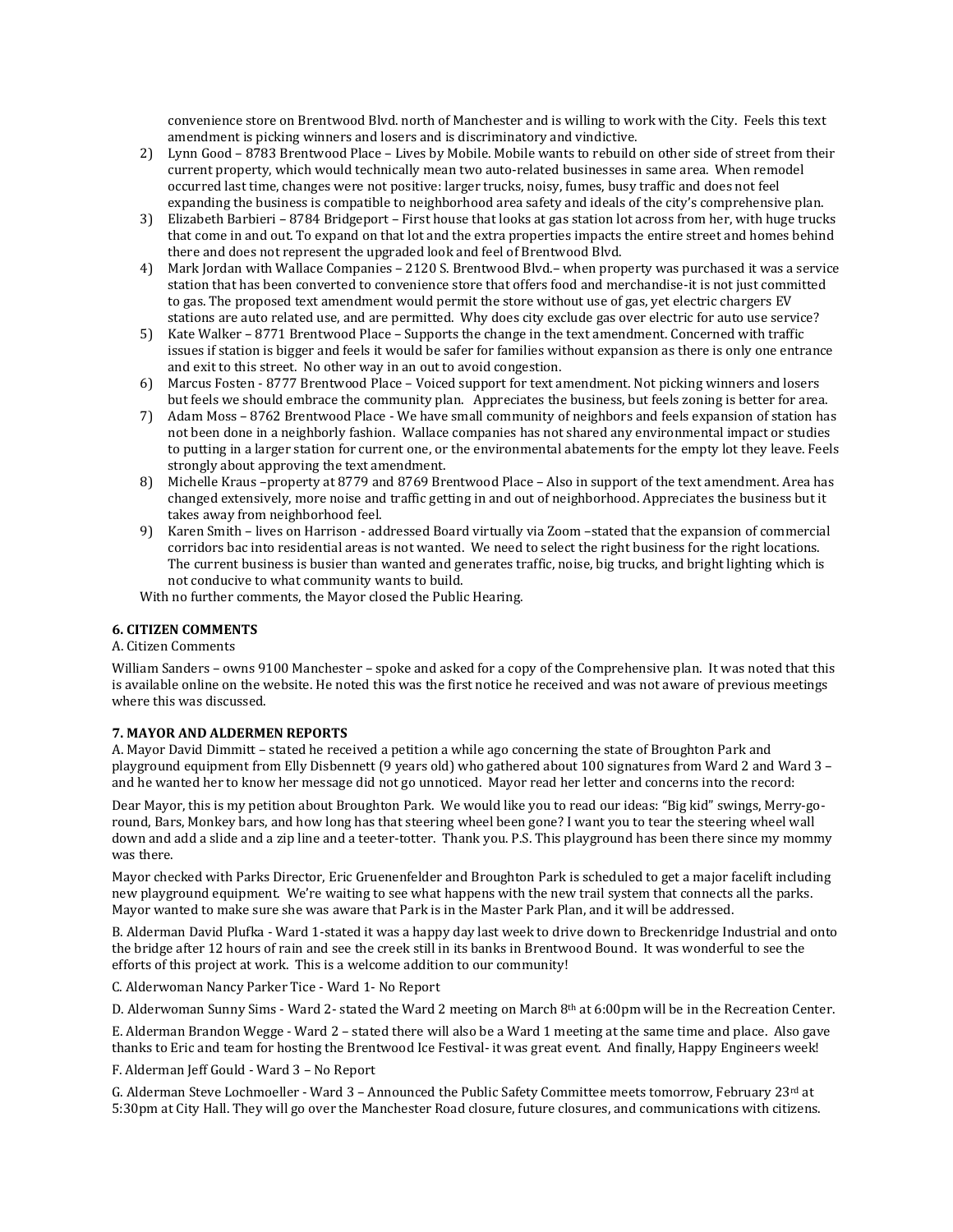H. Alderwoman Kathy O'Neill - Ward 4- Accolades to share: Several senior citizens are happy to see senior programs back in the Brentwood catalogue, as are others outside the community, and are taking advantage of the opportunities. Also, a personal thanks for The Magic Bus. Having used the service, she noted how easy it is to use, how helpful, and hopes this service continues.

I. Alderman Jack Shelton- Ward 4- No Report

## **8. CITY ADMINISTRATOR REPORT**

A. City Administrator Report – Bola introduced Director of Public works, Dan Gummersheimer to provide update on road closures on Manchester. Dan highlighted information that is available in BoardDocs and noted that inclement weather delayed original project dates. Things to be learned from last closures:

- Message Boards to be used for next closure
- Local traffic only is allowed on side streets signs will be posted
- Metro notified during closures

Summer closures should not affect the businesses. Road will be open on both sides of bridge – just harder to get there. It was asked if there is a way to update GPS platforms to help re-route during this time. Dan stated that MoDOT uses Ways but not sure about Google maps or other platforms. When bridge goes down, there will be one-lane traffic East and West during that time. They will be doing the tunnel at the same time.

B. Brentwood Bound Update – Craig Schluter, Navigate Building Solutions, shared the regular report noting construction costs, soft costs, and funding sources, which Craig noted the city received the GRG reimbursement check. There were no questions.

C. 2022 Brentwood Days Discussion – Director of Parks and Recreation, Eric Gruenenfelder shared thoughts regarding Brentwood Park and Brentwood Days for 2022. Staff recommends Reimagining Brentwood Days for several reasons: Want to move event to Brentwood Park with all the amenities – and consider this the site for future Brentwood Days. What this means however is that Carnival rides need to be considered, as they do a lot of damage and are costly. City could better utilize costs with upgrades to sports complex and other park needs. Since we have not had the traditional Brentwood days and carnival rides for a few years with Covid, etc., and since the community event went so well last year, now may be a good time to make changes. Staff is seeking direction as planning starts this month. Mayor noted that budgeted amount includes carnival rides right now.

Mayor entertained motion to affirm recommendation from Public Works Committee. Motion so moved by Alderwoman O'Neill and seconded by Alderwoman Tice. Discussion took place.

Alderman Wegge stated that residents want the carnival rides, so he is no longer in favor of his recommendation at Public Works Committee. Alderman Gould asked what else we could do? Eric noted there would be better utilization of the Park in 2023 when complete, but for 2022 they can bring in inflatables and other activities for entertainment. Alderwoman Sims asked what we have or can do to appeal to the older kids – those who really enjoy the carnival rides? Eric suggested a climbing wall and looking at other structures that are less damaging and will involve the entire family. Alderwoman O'Neill likes the rides but felt it lost community feel by attracting people from outside of Brentwood. She' d like to know of better substitutions. Alderwoman Tice suggested maybe we consider a compromise – consider rides in a different location or not doing them in 2023 to avoid damage. Alderman Lochmoeller stated many liked fireworks, and wanted to know if we could do that with the rides? Eric commented that they would be better seen without rides, but it can be done. Alderman Shelton prefers keeping the rides but again asked about a separate location. Eric noted this is not so feasible.

Rebecca Karlen- sent Chat message via Zoom – "Love Carnival Rides"

#### Roll was called:

Alderman David Plufka - No Alderwoman Nancy Parker Tice - No Alderwoman Sunny Sims - No Alderman Brandon Wegge - No Alderman Jeff Gould - No Alderman Steve Lochmoeller - No Alderwoman Kathy O'Neill - Yes Alderman Jack Shelton – No Motion fails by vote of 1 (Yes) to 7 (No).

## **9. CONSENT AGENDA**

A. Standing Committees Reports

B. Warrant Lists - Operating Funds and 2021 and 2022 Expenditures from the 2019 Series Certificates of Participation Proceeds (COPs)

C. Approval of Meeting Minutes

D. Special Use Permit Application for St. Mary Magdalen School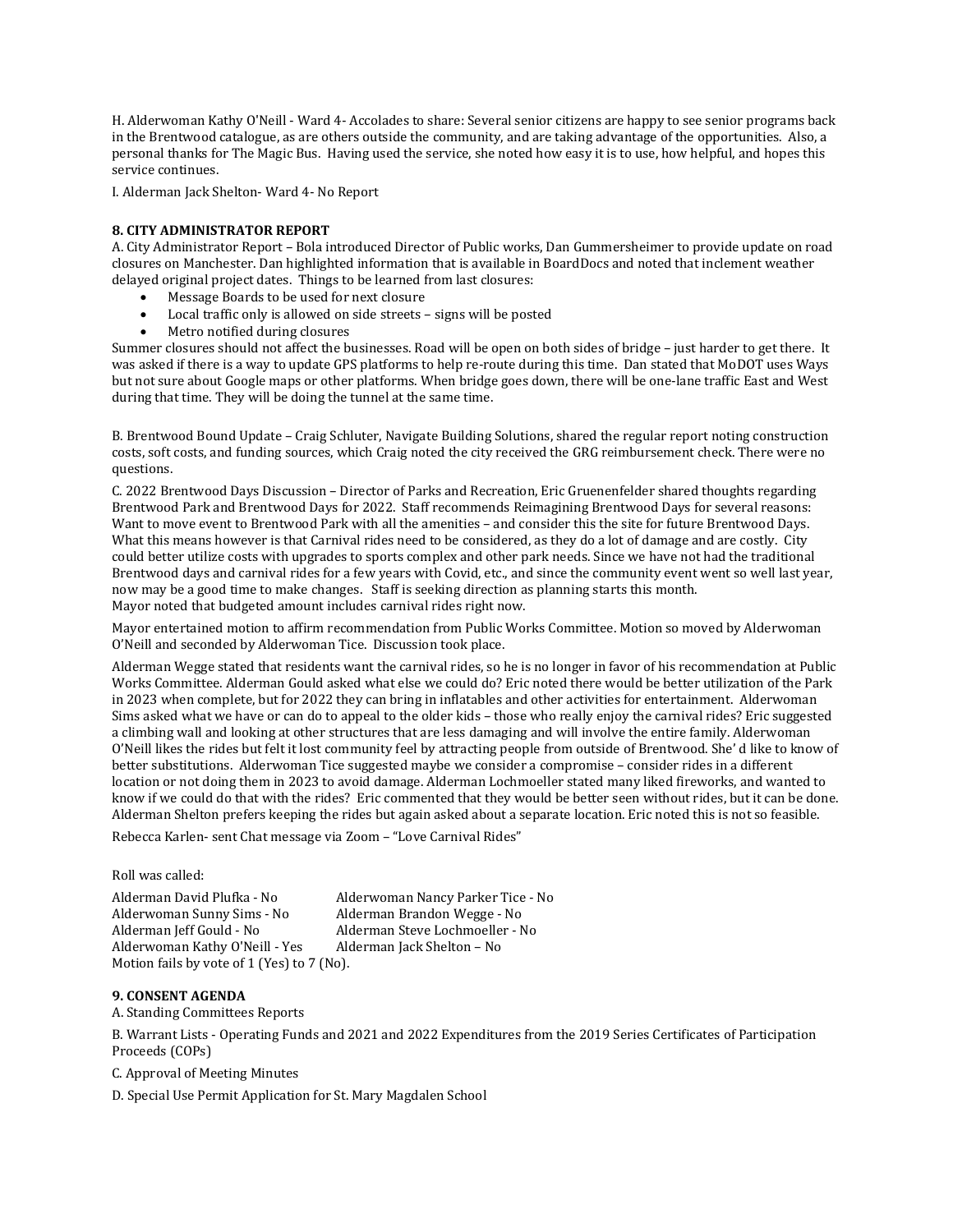E. Resolution No. 1340 - Reinstating the Pandemic Leave - A Resolution Authorizing The Amendment Of The City Of Brentwood's Current Employee Handbook To Include A Pandemic Sick Leave For All City Employees.

F. Resolution No. 1341 - A Resolution Approving A Change Order To L. Keeley Construction For Brentwood Bound- Deer Creek Flood Mitigation Phase 1

G. Resolution No. 1342 - A Resolution Approving A Change Order to L. Keeley Construction For Brentwood Bound- Deer Creek Flood Mitigation Phase 2

H. Resolution No. 1343 - A Resolution Approving A Change Order To Ideal Landscape For GRG Connector Part A

I. Resolution No. 1345 - A Resolution approving a change order with TWM, Inc. to provide additional design services related to the Deer Creek connector- Russell Avenue- Brentwood Boulevard to Bremerton Road pedestrian improvements (TIP #7154-22).

J. Liquor License Approval - Maize and Wheat

Motion was made by Alderman Plufka and seconded by Alderwoman Sims to approve the Consent Agenda. Roll call: Alderman David Plufka - Yes **Alderwoman Nancy Parker Tice - Yes** Alderwoman Nancy Parker Tice - Yes Alderwoman Sunny Sims - Yes Alderman Brandon Wegge - Yes Alderman Jeff Gould - Yes Alderman Steve Lochmoeller - Yes Alderwoman Kathy O'Neill - Yes Alderman Jack Shelton - Yes Motion carried by vote of 8 (Yes) to O (No).

#### **10. OLD BUSINESS**

A. Bill No. 6373- A Request To Remove Temporary ADA Signage At 8910 Madge Avenue

City Attorney O'Keefe did the first reading.

Director of Public Works, Dan Gummersheimer, presented thee information, noting this repeals Ordinance 4953 passed in January 2021. It was noted the Ordinance was temporary, and the purpose for this no longer exists. Motion was made by Alderman Plufka and seconded by Alderman Lochmoeller to have a second reading of the Bill. Motion carried by unanimous voice vote.

City Attorney O'Keefe did second reading of the Bill. There was no further discussion.

Motion was made by Alderman Plufka and seconded by Alderman Lochmoeller to perfect Bill into Ordinance form approving the removal of the temporary ADA parking sign at 8910 Madge Ave, Roll was called:

Alderman David Plufka - Yes Alderwoman Nancy Parker Tice - Yes Alderwoman Sunny Sims - Yes Alderman Brandon Wegge - Yes Alderman Jeff Gould - Yes Alderman Steve Lochmoeller - Yes Alderwoman Kathy O'Neill - Yes Alderman Jack Shelton - Yes By a vote of 8 (Yes) to O (No), Bill No. 6373 will Become Ordinance No. 5007 when signed by the Mayor.

#### **11. NEW BUSINESS**

A. Bill No. 6374 - An Ordinance Amending Sections 400.1370 And 400.1380 Of The Zoning Code Relating To Conditional Uses In The "GC" General Commercial District And The "PD" Planned Development Overlay Districts To Eliminate Certain Auto-Oriented And Outdated Uses. **First Reading**

City Attorney O'Keefe did the first reading.

Director of Planning and Development, Whitney Kelly presented the information on the text amendment, reading the staff report (available in Board Docs) citing support for City's intended development goals and the comprehensive plan. She shared a list of uses for elimination, and clarified the public noticing requirements, which were met. Alderman Wegge asked about the potential for an EV charging stations (like Tessla that is in a different area) and if this would be allowed. Whitney stated that would have to be reviewed as this may be more of a utility facility, in conjunction with a permitted use (shopping area) and a convenience for existing land use.

A staggered reading tonight, no second reading. Will take up again at the March  $7<sup>th</sup>$  Meeting.

#### B. EV Charging Station Discussion - Public Purpose vs. Private Benefit

Director of Parks and Recreation, Eric Gruenenfelder provided an overview of the recommendation from Public Works Committee and the research on free versus fee-based stations. He cited cities that provide the service for free and stated that this was originally a sustainability initiative. He also stated that we have the option to make a change and to charge through Charge Point's cloud-based system. It is an application that user would download, if that is decided. The city pays an annual fee to have the charging stations, whether we charge users or not.

Motion was made by Alderman Lochmoeller and seconded by Alderman Gould to approve the recommendation from Public Works Committee to start charging users for the use of the EV station. Discussion took place.